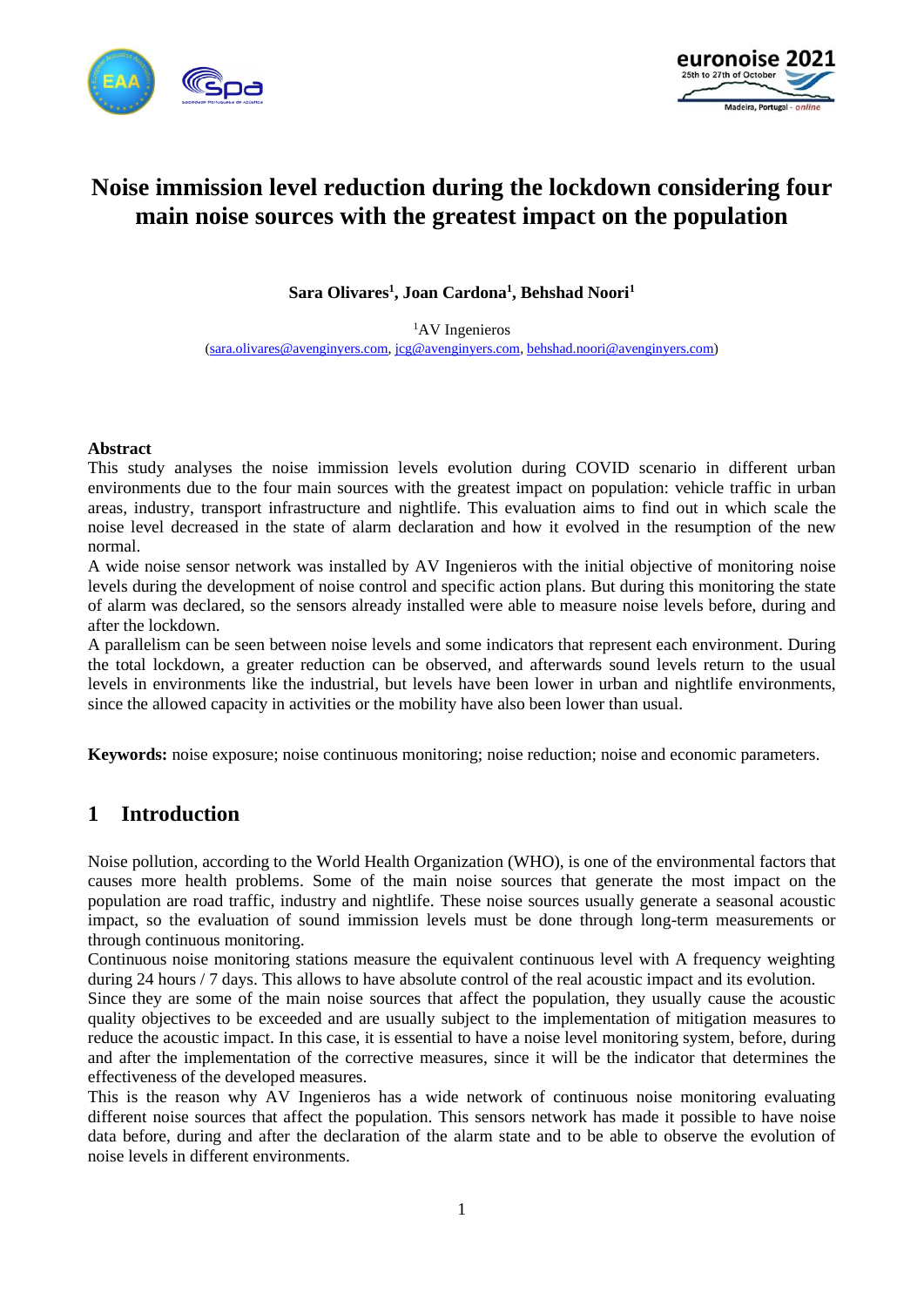

This document has the objective of evaluating the sound levels in four environments affected by four of the noise sources with greatest impact on the population, analysing the noise records between January  $1<sup>st</sup>$ , 2020 and March 31st, 2021.

# **2 Applicable regulations**

## **2.1 International Standards**

Internationally, the most widespread standard for noise evaluation is the *ISO 1996 Acoustics -- Description, measurement and assessment of environmental noise* by *Part 1:2016 Basic quantities and assessment procedures* and by *Part 2: 2017 Determination of sound pressure levels*. These standards have two main objectives, on the one hand to define the best methods for describing, measuring and evaluating the environmental noise of all types of sound sources and on the other hand, to harmonize this methodology internationally.

## **2.2 European Regulation**

*Directive 2002/49/EC of the European Parliament and of the Council of 25th June 2002 relating to the assessment and management of environmental noise*, was created with the aim of reducing noise pollution caused by different types of noise emitters. This European directive establishes a set of objectives, including the creation of a common framework for all Member States for the assessment and management of environmental noise exposure.

#### **2.3 National Regulation**

The Spanish membership of the European Union led to the transposition of the basic provisions of the European Directive through *Ley 37/2003, de 17 de noviembre, del Ruido*, which has been developed with its subsequent decrees.

*Real Decreto 1513/2005, de 16 de diciembre, por el que se desarrolla la Ley 37/2003, de 17 de Noviembre, del Ruido, en lo referente a la evaluación y gestión del ruido ambiental*, establishes a basic framework for the preparation of strategic noise maps with the aim of adding the concepts of nuisance and exposure to environmental noise proposed by *Directive 2002/49/EC* to the state legal framework.

*Real Decreto 1367/2007, de 19 de octubre, por el que se desarrolla la Ley 37/2003, de 17 de noviembre, del ruido, en el Referente a zonificación acústica, Objetivos de calidad y Emisiones acústicas*, has as its main objective to complete the development of the *Ley del Ruido*, defining the different noise indices, their application and establishing the acoustic quality objectives.

#### **2.4 Autonomic Regulation**

The reference regulation in Catalunya, related to the external noise immission, is *Decret 176/2009, de 10 de Novembre, pel qual s'aprova el Reglament de la Llei 16/2002 de protecció contra la contaminació acústica i se n'adapten els seus annexos*. The object of the decree is the *Llei 16/2002* development and the adaptation of its annexes in order to achieve the adequacy to those basic precepts of the state regulations that directly affect the catalan regulations.

The methodology for measuring and evaluating noise levels depends on the emitter focus. That is why *Decret 176/2009* incorporates a set of annexes for each of them. For example, *Annex 1* is developed for the evaluation of the noise immission level generated by infrastructures; *Annex 3* is developed for the evaluation of the external noise immission generated by activities; and Annex A is developed for the evaluation of acoustic quality objectives, which applies to all incident emitters.

These annexes also establish the limit values for noise immission and are different depending on the evaluated noise source and depending on the acoustic zoning of the evaluated receiver.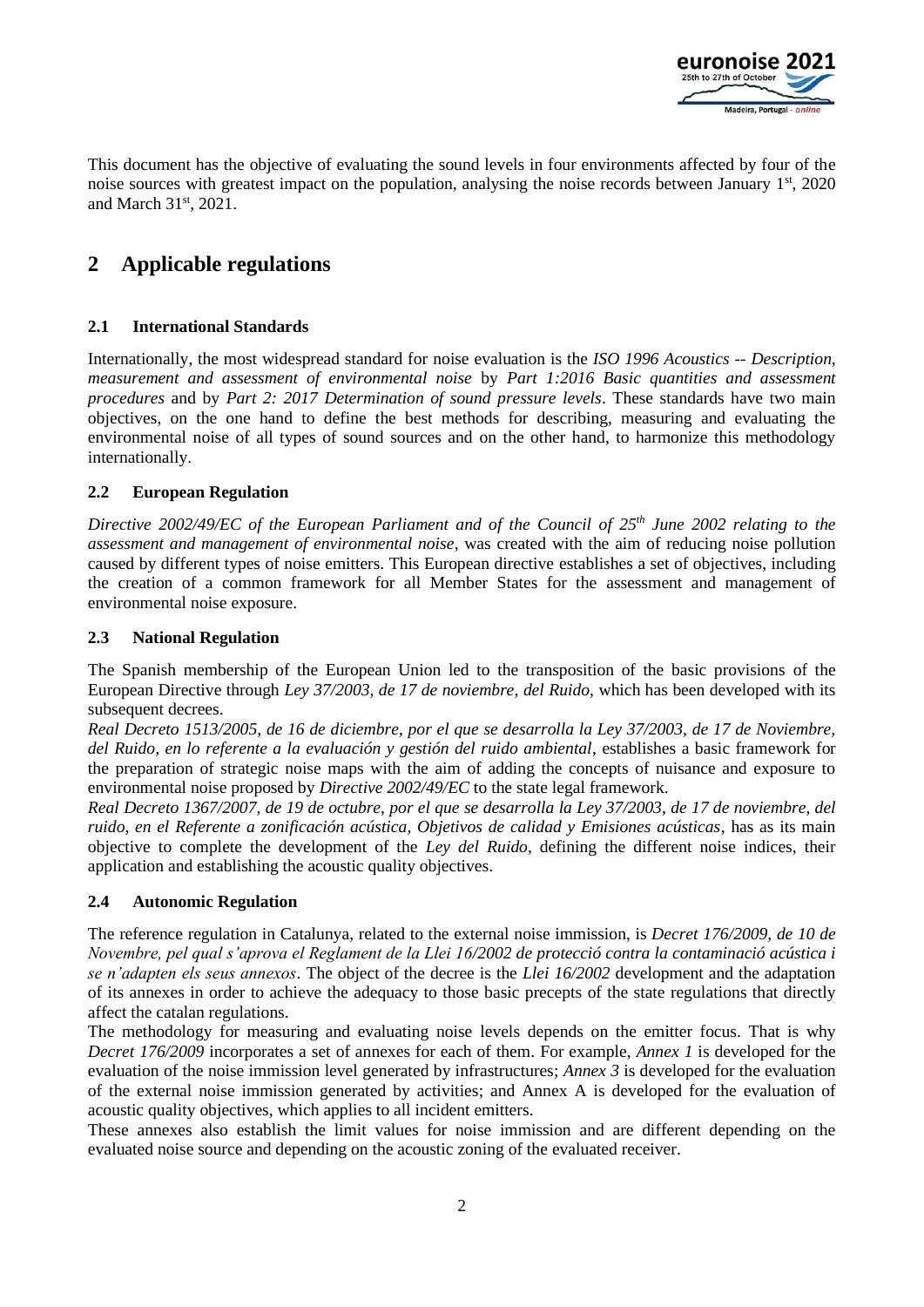

This acoustic zoning is regulated through the acoustic capacity maps that are of local competence and that are based on the predominant use of the land.

# **3 Instrumentation**

The equipment that AV Engineers has used for noise measurements is a noise monitoring equipment (noise sensor) from the *Cesva* brand, *TA120* model. [Figure 1](#page-2-0) shows the image of one of the sound level sensors installed in a streetlight.



Figure 1 – View of one of the noise monitoring equipment installed in a streetlight.

<span id="page-2-0"></span>The equipment used for noise assessment have the following extra items:

- Battery: The equipment has an internal battery that charges at night with the power from the streetlight.
- 3G modem: The equipment has an internal 3G data module, to transmit the recorded data from the equipment to the server for data management.

In this way, the temporal evolution of the level of sound immission registered by each of the equipment can be consulted in real time by *NoisePlatform* from *Cesva* and through AV Ingenieros' own server. The query parameter is the A-weighted equivalent sound immission level  $(L_{Aeq})$  for each minute. [Figure 2](#page-2-1) shows, as an example, the visualization of the data recorded minute by minute. In addition, through *NoisePlatform* it is possible to check the noise levels recorded every hour or every day. [Figure 3](#page-3-0) shows an example of a weekly data display.



<span id="page-2-1"></span>Figure 2 – Example of the temporal evolution of the sound immission level on a real-time platform.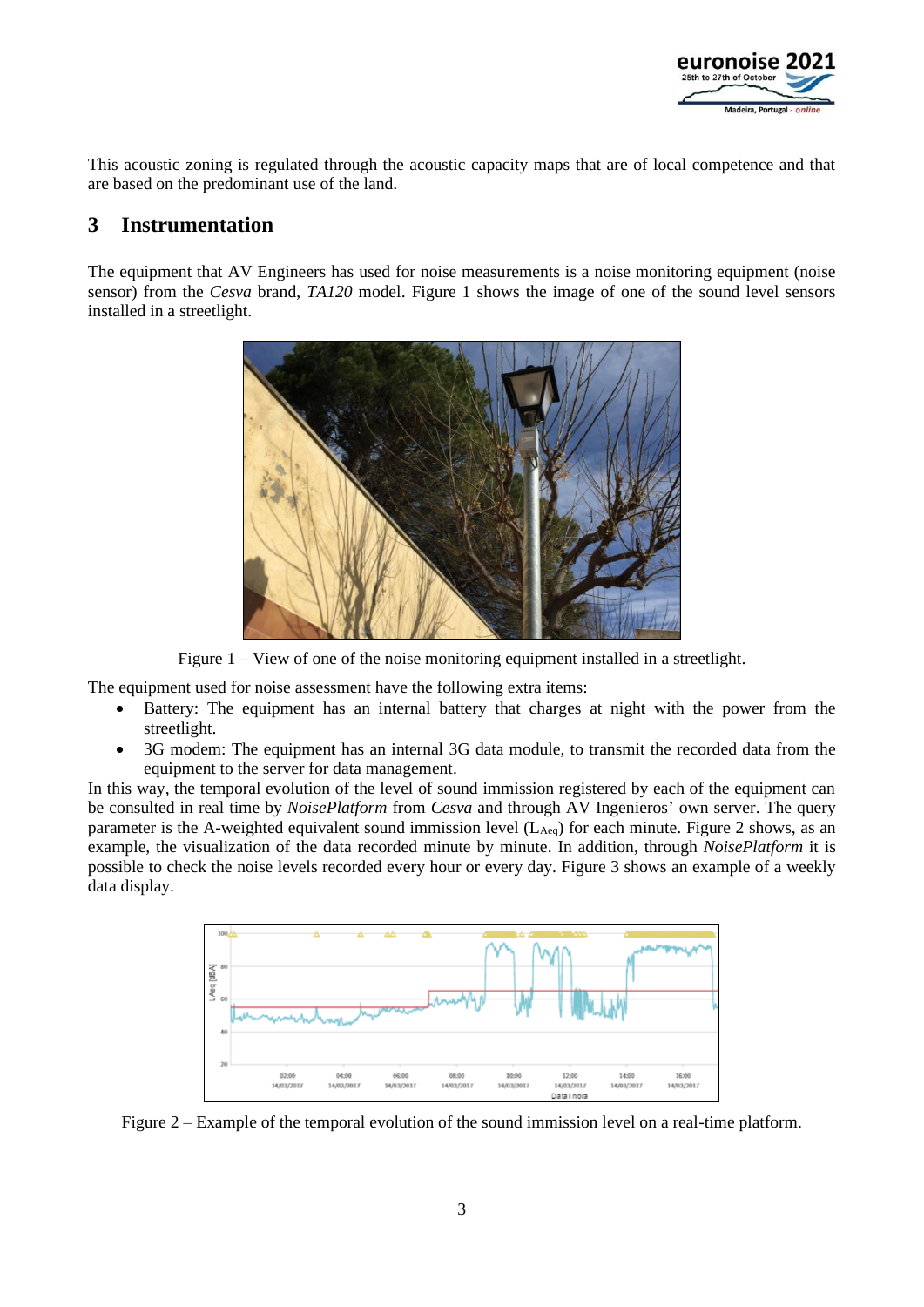

| <b>dBA</b> | 06/03 DI | 07/03 Dt | 08/03 Dc | 09/03 Dj | 10/03 Dv | 11/03 Ds | 12/03 Dg |
|------------|----------|----------|----------|----------|----------|----------|----------|
| 00:00      | 49.6     | 55.3     | 50.2     | 50.4     | 49.4     | 50.4     | 46.6     |
| 01:00      | 49.3     | 43.9     | 51.8     | 50.4     | 50.4     | 50.8     | 45.7     |
| 02:00      | 48.3     | 45.9     | 49.1     | 51.4     | 51.4     | 49.6     | 45.2     |
| 03:00      | 49.4     | 46.1     | 50.7     | 50.0     | 51.8     | 50.5     | 46.3     |
| 04:00      | 51.2     | 47.1     | 48.6     | 51.0     | 52.9     | 50.9     | 45.4     |
| 05:00      | 55.2     | 51.4     | 50.2     | 52.4     | 55.7     | 51.2     | 48.0     |
| 06:00      | 57.0     | 55.2     | 48.9     | 54.8     | 57.2     | 52.6     | 50.4     |
| 07:00      | 57.3     | 57.3     | 55.3     | 58.7     | 57.9     | 56.0     | 52.3     |
| 08:00      | 56.9     | 56.8     | 56.2     | 57.9     | 56.0     | 52.8     | 51.3     |
| 09:00      | 54.6     | 81.7     | 81.7     | 82.2     | 82.1     | 48.6     | 47.5     |
| 10:00      | 70.9     | 81.9     | 82.5     | 83.4     | 81.8     | 49.7     | 68.8     |
| 11:00      | 71.6     | 82.4     | 82.0     | 82.9     | 80.7     | 50.3     | 65.5     |
| 12:00      | 53.8     | 81.6     | 83.3     | 81.6     | 81.5     | 51.9     | 60.0     |
| 13:00      | 51.9     | 71.9     | 74.1     | 54.1     | 72.3     | 70.1     | 48.6     |
| 14:00      | 69.1     | 80.3     | 78.8     | 82.4     | 78.5     | 50.6     | 49.6     |
| 15:00      | 69.4     | 83.5     | 81.6     | 84.1     | 83.8     | 50.6     | 68.0     |
| 16:00      | 67.0     | 84.9     | 83.8     | 84.1     | 82.3     | 50.4     | 51.2     |
| 17:00      | 53.3     | 86.6     | 83.3     | 85.0     | 82.9     | 75.9     | 53.2     |
| 18:00      | 55.3     | 58.5     | 57.5     | 66.9     | 69.8     | 51.8     | 54.0     |
| 19:00      | 52.8     | 53.9     | 55.1     | 52.9     | 54.8     | 48.7     | 50.1     |
| 20:00      | 52.6     | 52.7     | 49.6     | 52.6     | 52.2     | 50.1     | 47.1     |
| 21:00      | 49.6     | 50.9     | 50.5     | 51.3     | 54.0     | 49.6     | 48.4     |
| 22:00      | 49.8     | 49.1     | 49.4     | 51.0     | 52.3     | 47.9     | 47.8     |
| 23:00      | 51.2     | 51.0     | 50.4     | 50.9     | 50.9     | 48.3     | 49.4     |
|            |          |          |          |          |          |          |          |

Figure 3 – View the equivalent level of each hour for a week via the real-time platform.

<span id="page-3-0"></span>As shown in the figure above, the display of the equivalent level every hour allows to know the sound level every hour throughout the day, to compare between weekdays and weekends levels or to correlate punctual events with recorded sound immission levels, allowing the detection of problematic events in terms of sound immission.

# **4 Boundary conditions**

As already mentioned, this study considers the main noise sources with greatest impact on the population and analyses the evolution of noise immission levels before, during and after lockdown due to COVID-19 scenario.

Although all the evaluated points are located in an urban environment with exposed population, each of them has its own particularities. Then, the following subsections, make a brief description of each point and then some indicators are defined to allow the relation between the measured sound immission levels and economic parameters. Due to data confidentiality, the description that follows is made in a generic way without going into detail of its exact location.

## **4.1 Urban environment**

The urban noise immission level is evaluated with a sonometric sensor located on a main avenue of a tourist town on the coast. This avenue consists of two traffic directions and one lane in each direction. The buildings in the area are for tourist use and on some of the ground floors there are shops. Just in front of the measurement point is the exit of a public car park, as well as a taxi station.

During the day it is a commercial area, while at night, nightlife predominates, so the evaluation of this point is made during the day level  $L_d$ .

## **4.2 Traffic impact**

The noise level generated by a road infrastructure is assessed by an equipment installed in an urban environment affected by industrial use land, but with the existence of a main road that acts as a predominant focus and which masks completely the industrial activity noise. The buildings are multi-family GF+3 with commercial premises on the ground floor.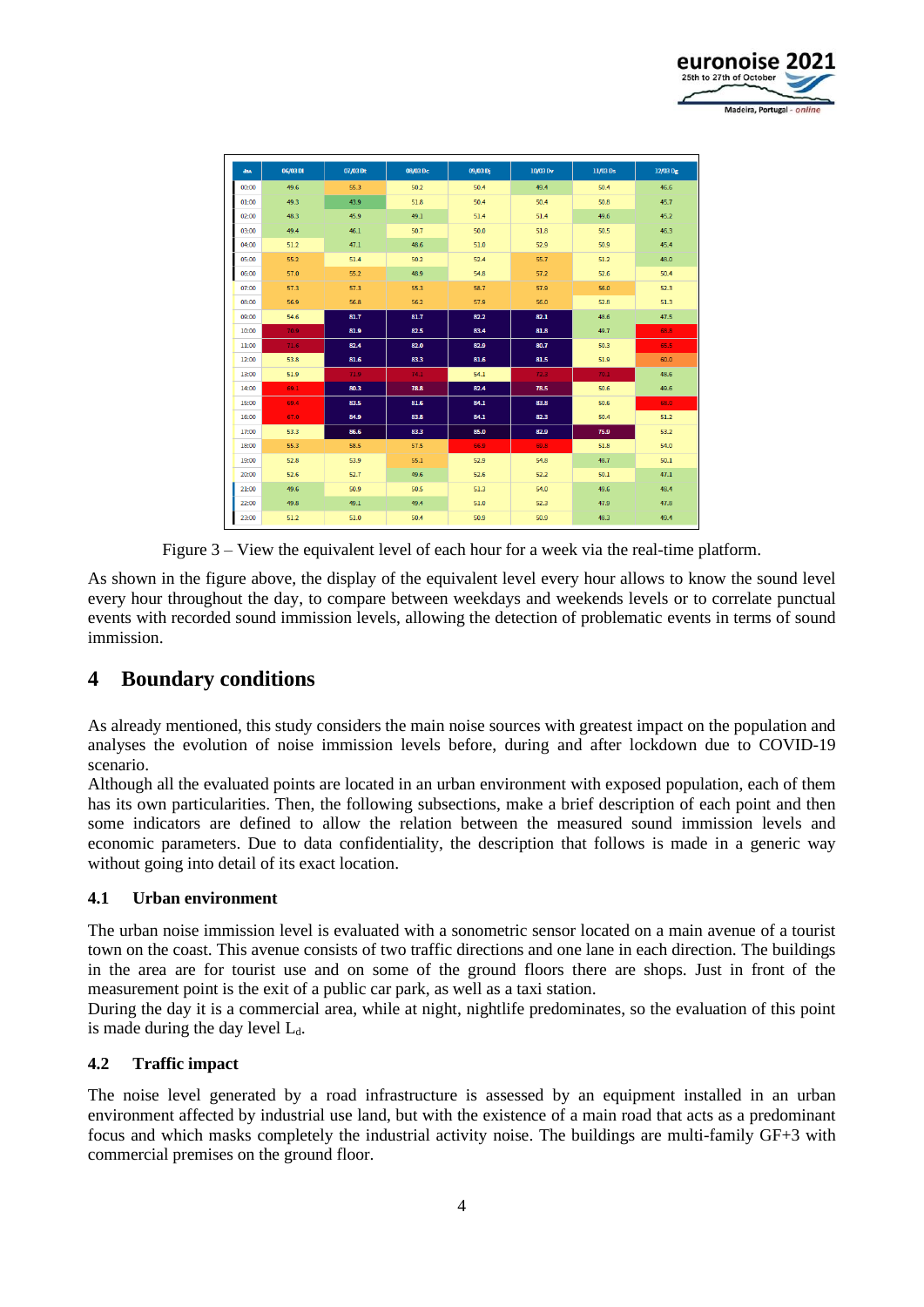

## **4.3 Industry**

The measurement point used for the evaluation of the industrial environment is characterized by being an urban area affected by land for industrial use. This specific industrial activity is the main noise source that affects the residential buildings in the area, but they are also affected by a road infrastructure with considerable traffic intensity and by a railway infrastructure. In addition to these two noise sources, the measurement point is also affected by the traffic noise of the destination streets.

In relation to the operating conditions of the industry, it works from Monday at 6 a.m. to Saturday at 6 a.m., with a lower operating regime at night. In relation to the COVID scenario, the factory was stopped during the four first weeks of total confinement and then it has had a normal operation, but with closing for holidays in August and at Christmas.

## **4.4 Nightlife**

Urban environment in a coastal tourist town with a high concentration of nightlife activities. Te street where the sensor is installed is pedestrian, with no traffic. Nightlife is one of the sectors that has been most affected by health restrictions. Music bars and discos were able to reopen their doors in June, although in mid-August they had to close again.

## <span id="page-4-0"></span>**4.5 Indicators**

To find out if there is any relationship between the acoustic quality of the environment and the economic and social situation, the evolution of the levels of sound immission is compared with the public data available on GDP, data on traffic intensity or economic data from private companies in the environment that may have influenced the noise results.

- Urban environment: GDP of the trade, transport and hospitality sector
- Traffic impact: No traffic intensity data are available, so noise levels are compared to GDP data
- Industry**:** GDP of the industrial sector and the economic data of the industry itself.
- Nightlife: GDP of the hospitality sector

# **5 Results**

As already mentioned, the noise levels evaluation is carried out from January  $1<sup>st</sup>$ , 2020 to March 31 $<sup>st</sup>$ , 2021.</sup> Although in each environment the evolution has been different, in all of them three scenarios can be observed: noise levels before the alarm status decree, noise levels during total lockdown and noise levels during return to the new normal. In this sense, the results are organized into the following two sections:

#### **5.1 Noise reduction during lockdown**

The state of alarm decree represented a radical change in the acoustic landscape in all environments, so this section evaluates the noise reduction between the previous sound levels and the sound levels during confinement. [Table 1](#page-5-0) shows, for each noise source, the noise level measured the days before de lockdown, set between March  $2<sup>nd</sup>$  and March  $8<sup>th</sup>$  and the noise level measured during the 4 weeks of total lockdown. Then below, the table details the noise reduction expressed in dBA and the reduction percentage considering the sound pressure indices.

As it can be seen in [Table 1,](#page-5-0) the greatest noise reduction appears in nightlife, with a decrease of nearly 20 dBA, that supposes a 99% less noise. This is normal if it is observed that nightlife activities are practically the only noise source affecting the receivers, since the measurement point is in a pedestrian street with no road traffic.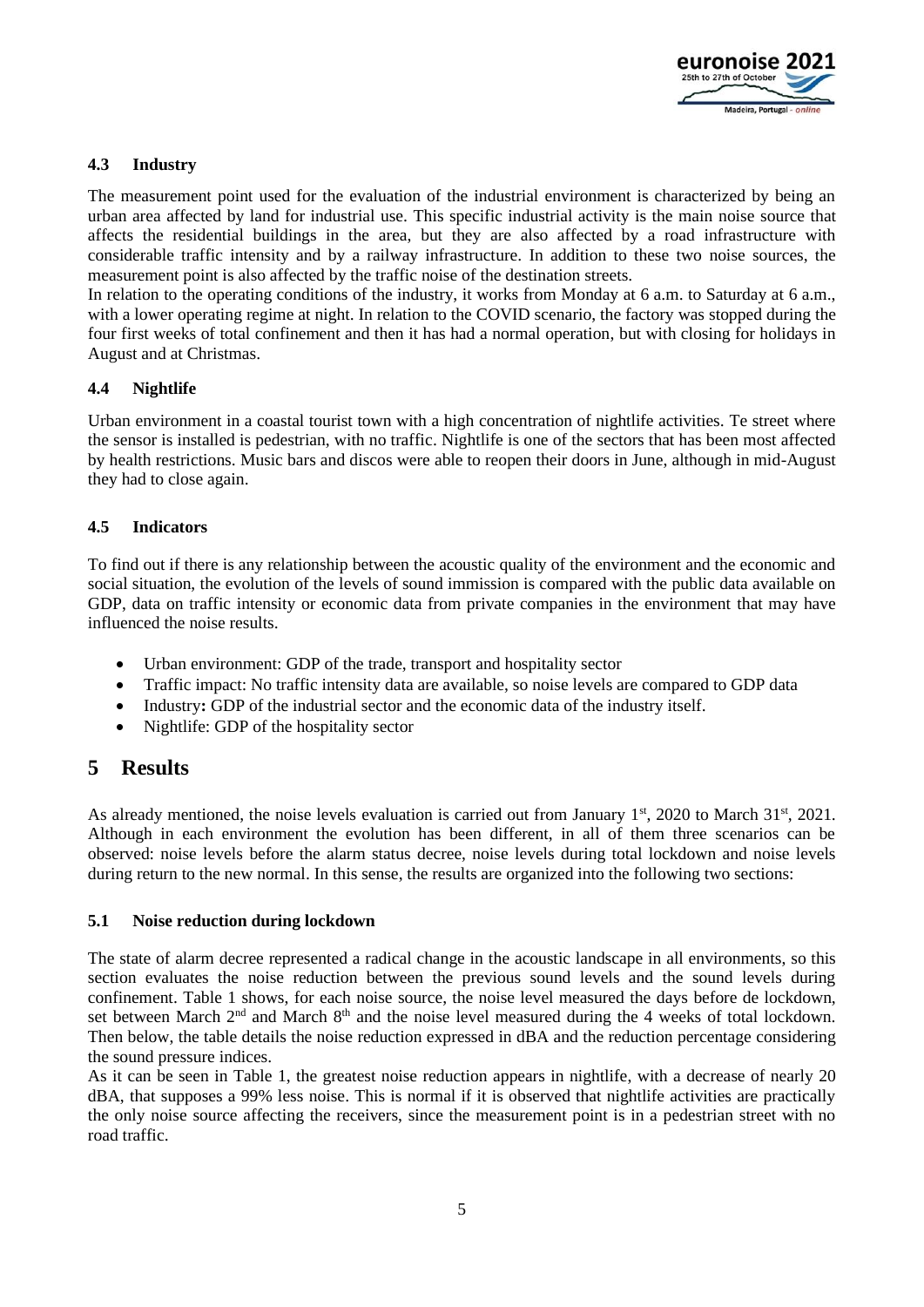

The industrial environment also presents a significant noise reduction of 10 dBA, which represents a contribution of 90% lower. This is because the factory was stopped during the 4 weeks. If the reduction has not been less, it is due to the contribution of other noise sources unrelated to the activity, such as road traffic. The most moderate decrease is observed in the environment affected by traffic noise from the main road,

with a drop of 3.5 dBA representing 55% of its usual contribution. Finally, the noise level  $L_d$  reduction in the urban environment is reduced by about 5 dBA, which represents a

<span id="page-5-0"></span>decrease of 70%.

|                  | $L_d$ - Urban<br>environment | $L_n$ - Traffic<br>impact |                    | $L_n$ - Industry $L_n$ - Nightlife |
|------------------|------------------------------|---------------------------|--------------------|------------------------------------|
| Week before      | 69.3 dBA                     | $60.6 \text{ dBA}$        | $62.7 \text{ dBA}$ | 73.3 dBA                           |
| 4 weeks Lockdown | 64.2 dBA                     | 57.1 dBA                  | 52.6 dBA           | 53.7 dBA                           |
| Reduction dBA    | $-5.2$ dBA                   | $-3.5$ dBA                | $-10.1$ dBA        | $-19.6$ dBA                        |
| Reduction %      | $-69.5\%$                    | $-55.5\%$                 | $-90.2\%$          | -98.9%                             |

Table 1 – Noise levels before and during lockdown and reduction in dBA and %.

#### **5.2 Noise reduction during 2020**

The evaluation of the acoustic quality objectives must be carried out considering the period of one year. Thus, in this section, the noise levels of the initial acoustic situation are compared with the global levels for the entire year 2020, to know the impact of the drastic noise reduction in a specific period over the whole year period. For the evaluation of the noise levels for the rest of the year, it must be taken into account that in October another state of alarm was decreed to contain the spread of COVID infections, which especially affects noise levels at night and during the weekend.

Next, [Figure 4](#page-5-1) to [Figure 7](#page-6-0) show the evolution of the daily levels throughout the entire period under study, while [Table 2](#page-7-0) shows the averaged levels and the reduction it entails with respect to the acoustic situation prior to the COVID scenario, characterized by records obtained between January 1<sup>st</sup> and March 8<sup>th</sup>, 2020.



Figure  $4 - L_d$  noise level evolution in urban environment.

<span id="page-5-1"></span>In urban surroundings, it can be clearly observed how the noise level decreases on the first weeks of confinement and how it progressively recovers till remain stable as of June. What can be observed as of October are lower peaks that correspond to weekend days, in which the perimeter confinement and the closure of trade were decreed, with the exception of essential establishments.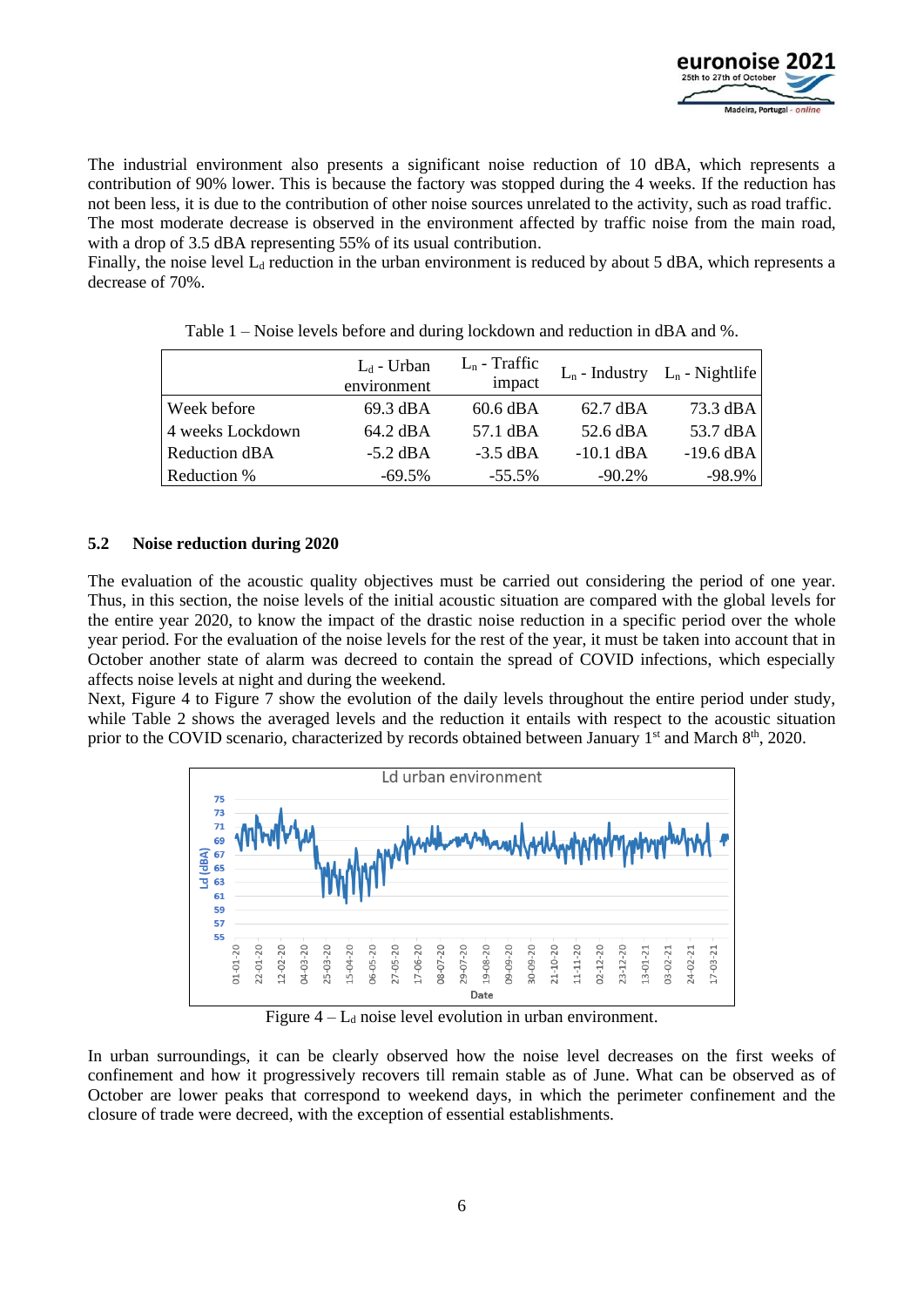



Figure  $5 - L_n$  noise level in road traffic environment.

As observed in urban environment, a drastic decrease of noise level is observed during the total confinement and a progressive recovery is observed responding to de-escalation phases towards the new normal. From the end of October there are also lower peaks that correspond to the perimeter closure and the closing of commercial activities during the weekend.



Figure  $6 - L_n$  noise level in industrial environment.

The noise level measured in the industrial environment only shows variations during the days in which the factory has been shut down, corresponding to the temporary closure during total confinement and the closure corresponding to vacation days, as observed in August and in Christmas. The rest of the days the industry has operated under normal conditions.



<span id="page-6-0"></span>Figure  $7 - L_n$  noise level in nightlife environment.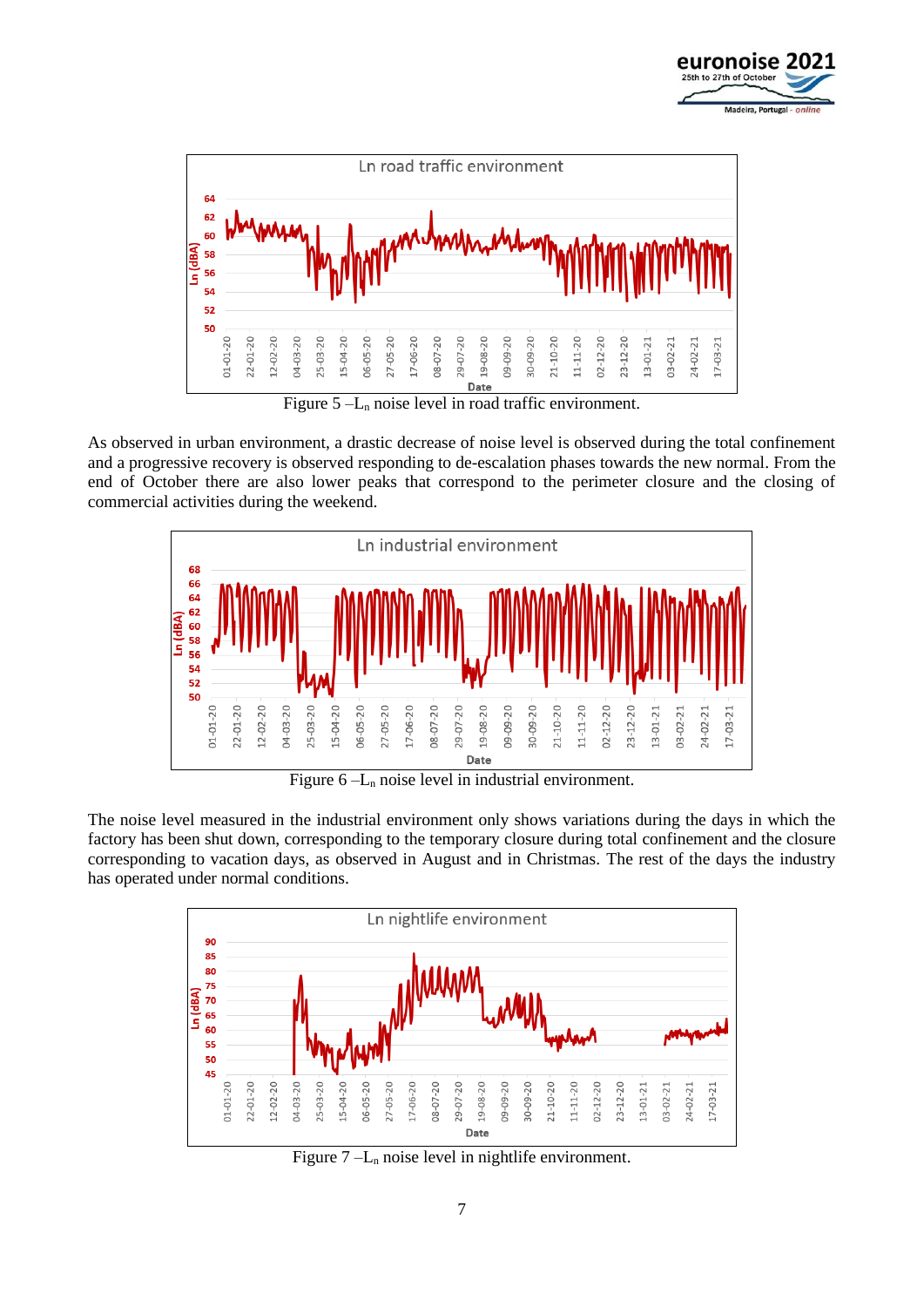

The available data corresponding to the sound sensor installed in the nightlife environment shows an evolution of the noise level in several phases. First, it appears the noise levels prior to the declaration of the alarm state and later the drastic fall due to the closure of all activities. Starting in mid-May, the noise level increases progressively until July, when normal noise levels are recovered and remain until mid-August, when the closure of nightlife activities is again decreed. From this date until mid-October another phase with average noise levels is observed, but as of mid-October, the perimeter closure and the curfew mean that noise levels remain lower.

|                 | $L_d$ - Urban<br>environment | $L_n$ - Traffic<br>impact |                    | $L_n$ - Industry $L_n$ - Nightlife |
|-----------------|------------------------------|---------------------------|--------------------|------------------------------------|
| 2 months before | 70.3 dBA                     | $60.8 \text{ dBA}$        | 63.4 dBA           | $72.1 \text{ dBA}$                 |
| 2020 average    | 68.5 dBA                     | 59.1 dBA                  | $62.2 \text{ dBA}$ | 70.8 dBA                           |
| Reduction dBA   | $-1.8$ dBA                   | $-1.6$ dBA                | $-1.2$ dBA         | $-1.3$ dBA                         |
| Reduction %     | $-34.5%$                     | $-31.3%$                  | $-23.3\%$          | $-25.6\%$                          |

<span id="page-7-0"></span>Table 2 – Noise levels before lockdown, averaged 2020 levels and reduction in dBA and %.

As it can be seen in the [Table 2](#page-7-0) the greatest noise reduction is observed in the urban environment and in the environment affected by traffic noise. Although the reduction observed only during the days of total lockdown was not the most pronounced of the 4 noise sources (see [Table 1\)](#page-5-0), it has been a noise reduction sustained throughout the whole year due to reduced mobility.

The acoustic quality objectives in the other two environments are affected by a predominant noise source, so the absence of this source totally conditions the results. This means that on days of total closure, the levels are clearly lower than the usual noise levels, but once the activity is resumed, the noise levels return to the usual situation. In the energy averaged noise level carried out to obtain this objective index of acoustic quality, the high noise levels outweigh the lower noise levels, which means that the noise level averaged throughout the whole year does not look so affected.

#### **5.3 Indicators comparative**

Below, [Figure 8](#page-7-1) to [Figure 11](#page-8-0) show the relationship between the sound immission levels of the 4 environments with the indicators set in each case as described in the section [4.5.](#page-4-0)



<span id="page-7-1"></span>Figure 8 – Comparison between the noise level  $L_d$  in urban environment and GDP in trade, transport and hospitality sector.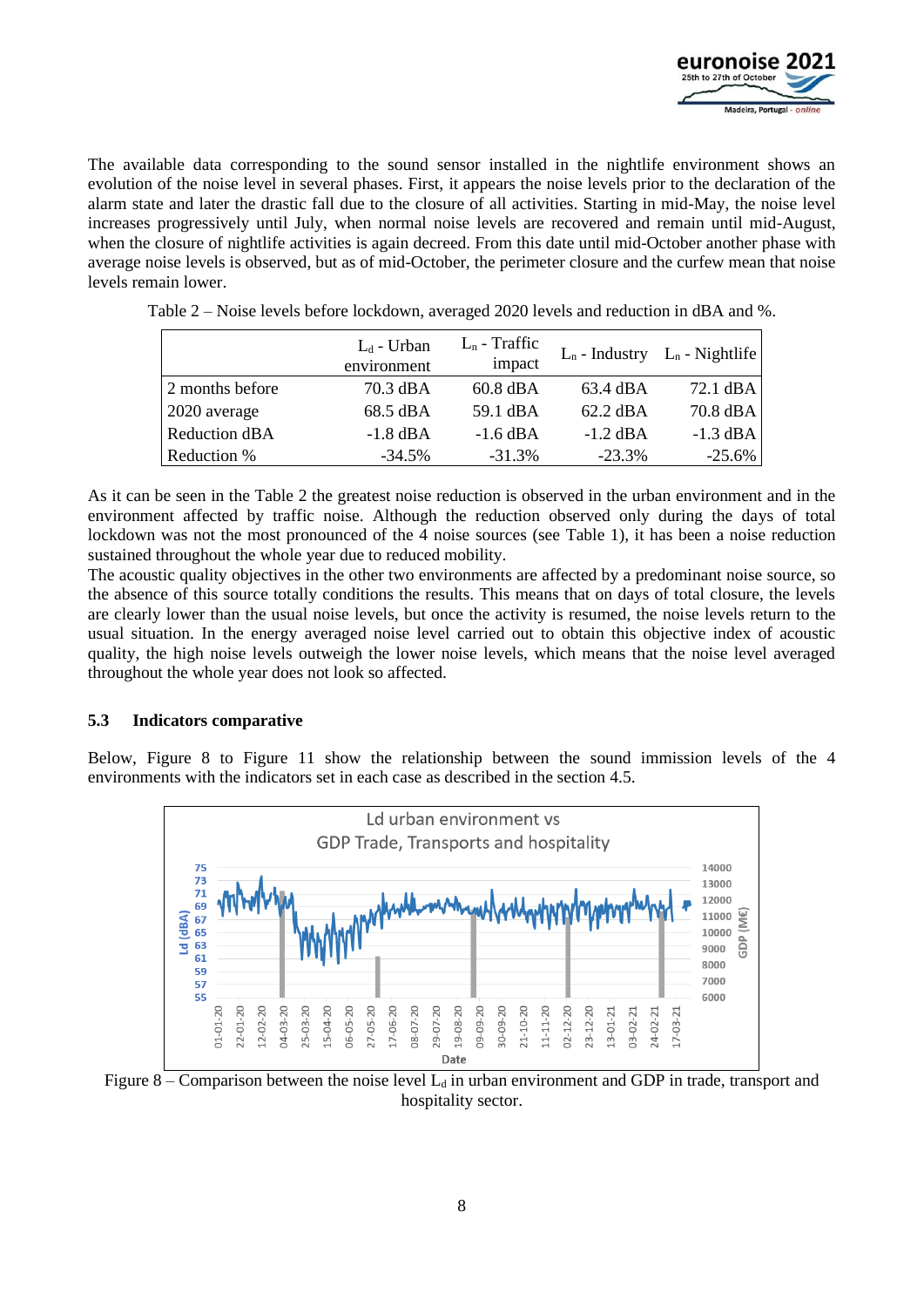



Figure 9 – Comparison between the noise level  $L_n$  in road traffic environment and GDP in trade, transport and hospitality sector.



Figure  $10$  – Comparison between the noise level  $L_n$  in industrial environment and GDP in industrial sector.



<span id="page-8-0"></span>Figure 11 – Comparison between the noise level  $L_n$  in nightlife environment and GDP in trade, transport and hospitality sector.